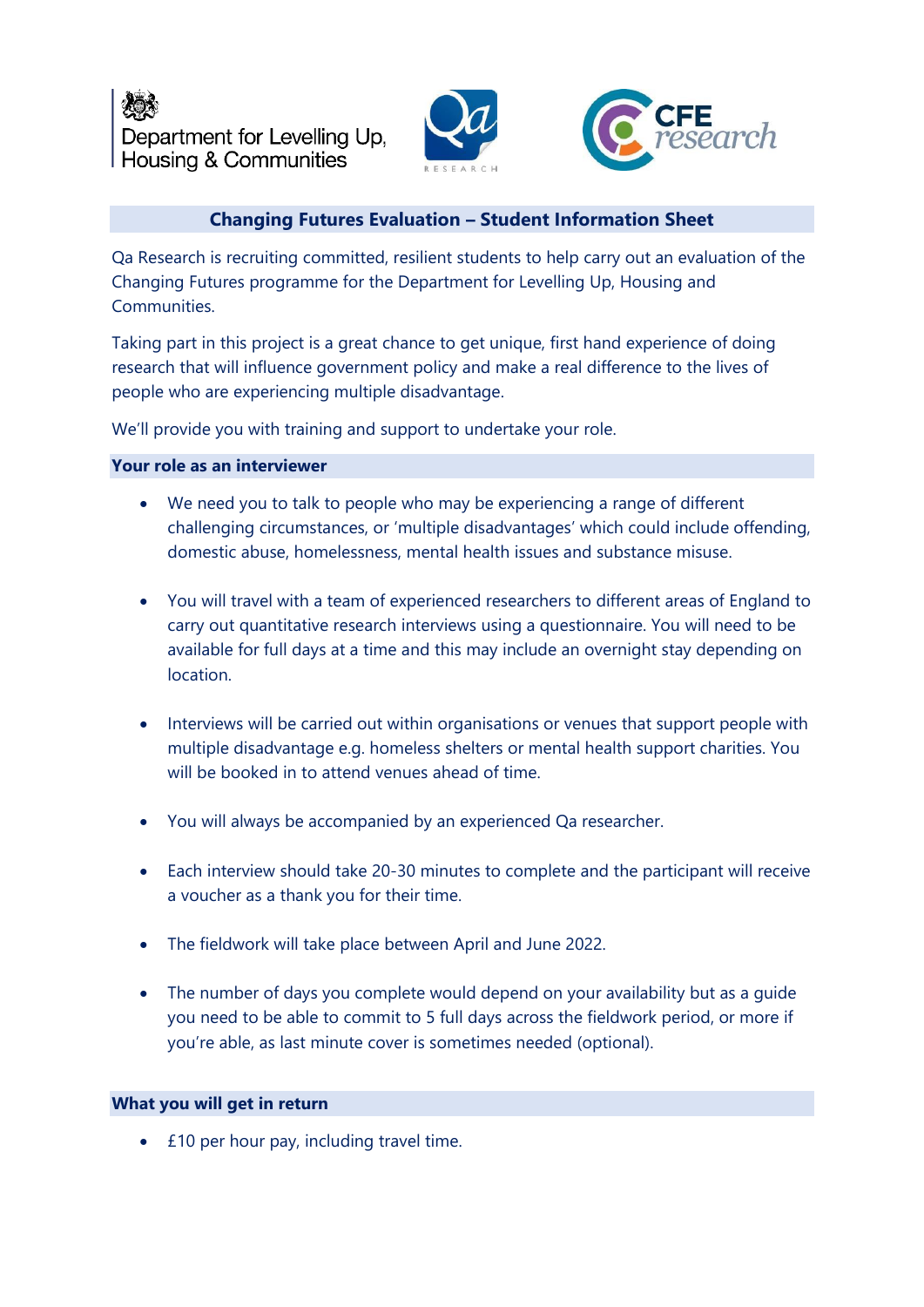- Plus £40 for attending the half-day training session upon completion of your first day of interviewing.
- Travel and overnight stay expenses will be covered by Qa Research.
- Training on quantitative interviewing techniques, the Market Research Society's Code of Conduct and how to carry out face to face interviews with vulnerable populations, including safeguarding and emotional support procedures; delivered by experienced Qa researchers. We will be hold two training sessions on the  $23^{rd}$  and  $26^{th}$  March, you only need to attend on one day. Training will take place at Qa Research offices in York.
- Certification of your role as an interviewer to use as proof of your involvement in this key piece of research experience. We can also act as a reference for future roles.
- Student interviewers on previous projects have told us they really enjoyed taking part and found it gave them valuable experience for their future careers, in some cases helping them gain their 'dream' job' – whether in research, policy, social, or charity work.

# **The Changing Futures programme:**

- Changing Futures is a 3 year, £64 million government programme aiming to improve outcomes for adults experiencing multiple disadvantage by delivering more joinedup services (e.g. local government and charities and communities working together)
- Changing Futures is being piloted in 15 areas of the UK, and there is a full evaluation going on (led by CFE, a research agency) to understand whether the approach is successful. Our job at Qa Research is to collect data from 6 areas who aren't receiving Changing Futures, to compare against data from areas that are.
- The data you collect will be used to give evidence on whether Changing Futures is successful and if it should be more widely rolled out.

## **Am I right for the role?**

As this research is with people who might be in vulnerable circumstances and very challenging situations, we are looking for students who can demonstrate the following:

- An interest in developing research experience in the social/charity sector
- Willingness to travel
- Full DBS check or willingness to undergo DBS check
- Fluent English (equivalent to English as first language)
- Confidence and ability to engage and connect with people of different backgrounds/ circumstances
- Emotional resilience and maturity
- Reliable and dependable, team player